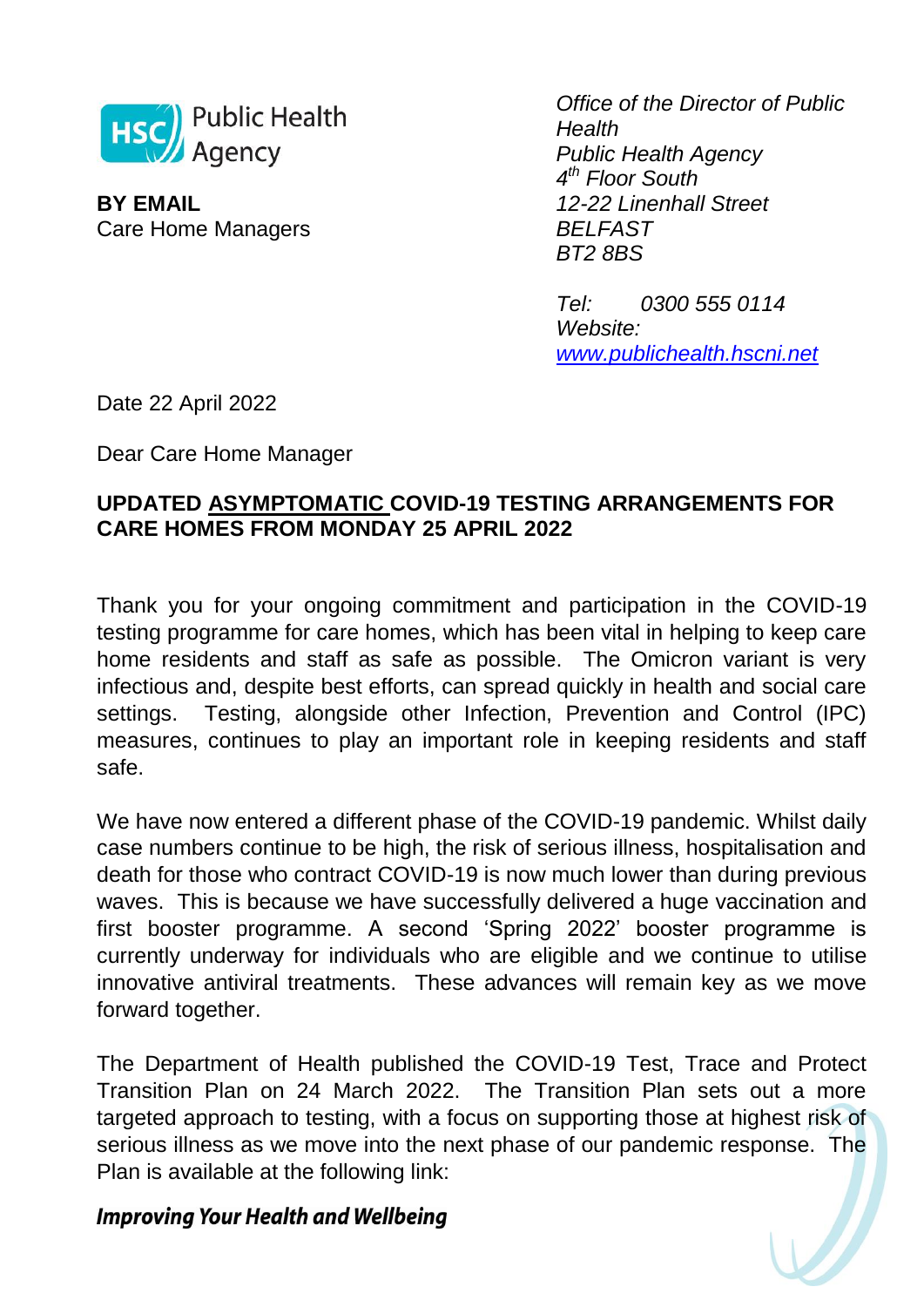[https://www.health-ni.gov.uk/sites/default/files/publications/health/Test-Trace-](https://www.health-ni.gov.uk/sites/default/files/publications/health/Test-Trace-Transition-Plan.pdf)[Transition-Plan.pdf](https://www.health-ni.gov.uk/sites/default/files/publications/health/Test-Trace-Transition-Plan.pdf)

The Plan explains that changes will be introduced on a phased basis from 22 April 2022, with further planned changes taking place during a period of transition through to a steady state for testing from the end of June 2022 onwards.

The main purpose of this letter is to provide an update on **asymptomatic testing arrangements** that is, testing of those (staff or residents) who do not have symptoms, which will come into effect from Monday 25 April 2022 onwards. The table below sets out the current asymptomatic testing arrangements in care homes, and the new testing arrangements for those who do not have symptoms, to be deployed from 25 April 2022 onwards.

| <b>Group</b>                                  | <b>Current Guidance</b>                                                                                      | Guidance effective<br><b>New</b><br>from<br>Monday 25 April 2022                                                                                                                                                                                                                                                                         |
|-----------------------------------------------|--------------------------------------------------------------------------------------------------------------|------------------------------------------------------------------------------------------------------------------------------------------------------------------------------------------------------------------------------------------------------------------------------------------------------------------------------------------|
| Care Home<br><b>Residents</b>                 | Monthly PCR testing.                                                                                         | No regular programme of<br>asymptomatic testing for<br>residents.                                                                                                                                                                                                                                                                        |
| Permanent<br><b>Care Home</b><br><b>Staff</b> | <b>Weekly Polymerase Chain</b><br>Reaction (PCR) testing.<br>Lateral Flow Device (LFD)<br>testing pre shift. | <b>Testing Pattern:</b><br>LFD testing to be<br>undertaken twice weekly.<br>LFD tests should be taken 3<br>to 4 days apart, pre shift. If a<br>member of staff is only<br>working 2 days per week,<br>they should take a LFD test<br>on these days before<br>beginning work.<br><b>Test Type:</b><br>SureScreen nasal only test<br>kits. |
| <b>Agency Staff</b>                           | <b>LFD</b> test before<br>commencing each shift in<br>any new home (if moving<br>between homes).             | <b>Testing Pattern:</b><br>Should follow the same<br>testing pattern as care home<br>staff if working in a single<br>care home for an extended                                                                                                                                                                                           |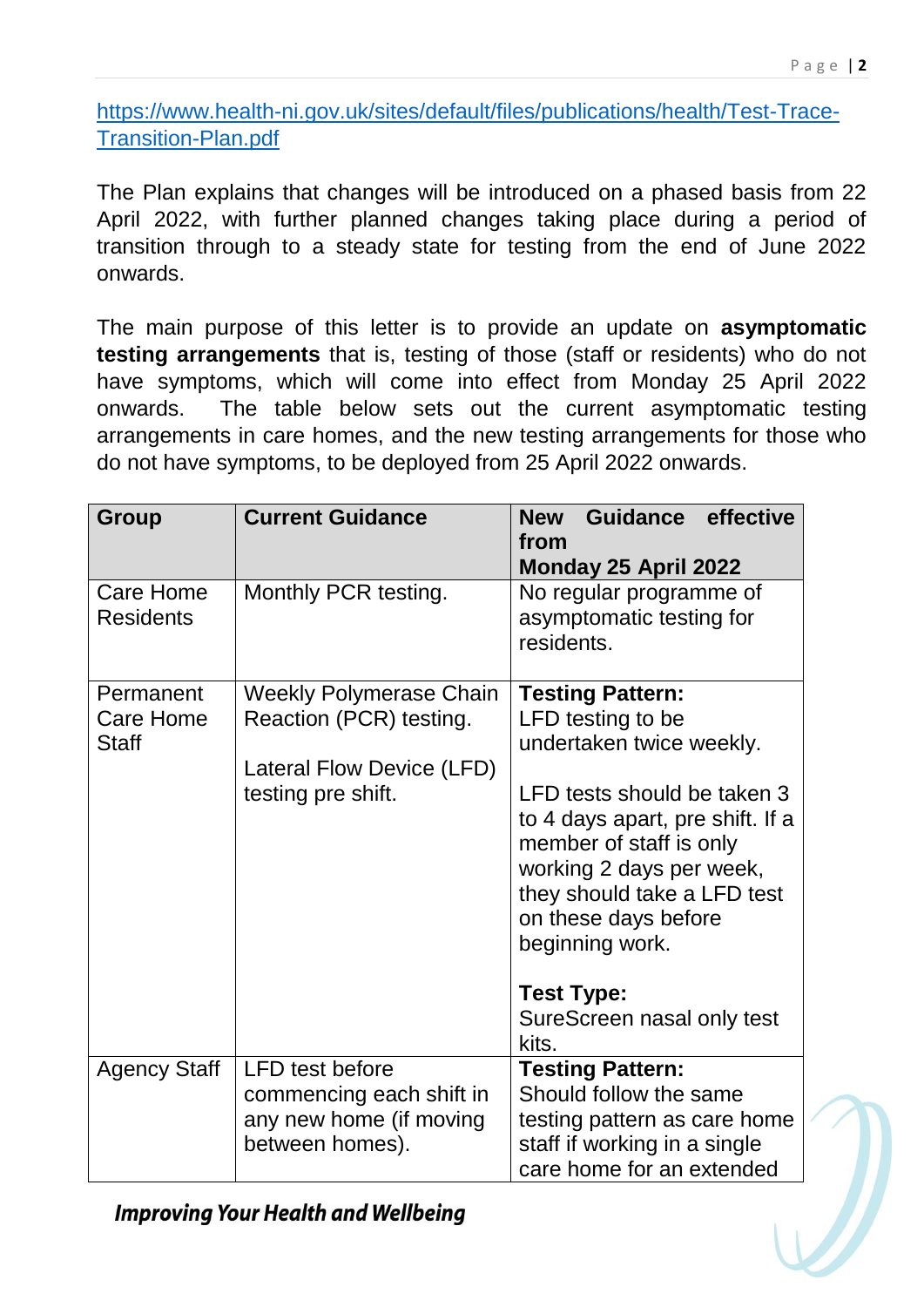| Group                                             | <b>Current Guidance</b>                                          | Guidance effective<br><b>New</b><br>from<br>Monday 25 April 2022                               |
|---------------------------------------------------|------------------------------------------------------------------|------------------------------------------------------------------------------------------------|
|                                                   | LFD testing pre shift,<br>same as permanent staff.               | period of time.                                                                                |
|                                                   |                                                                  | <b>LFD</b> test before<br>commencing each shift in<br>any new home if moving<br>between homes. |
|                                                   |                                                                  | <b>Test Type:</b><br>SureScreen nasal only test<br>kits.                                       |
| Nominated<br>Care                                 | Weekly PCR testing.                                              | <b>Testing Pattern:</b><br>Should follow the same                                              |
| <b>Partners</b>                                   | LFD testing pre visit.                                           | testing pattern as care home<br>staff.                                                         |
|                                                   |                                                                  | <b>Test Type:</b><br>SureScreen nasal only test<br>kits.                                       |
| <b>Visitors</b>                                   | LFD test minimum twice<br>weekly.                                | <b>Testing Pattern:</b><br>Should undertake twice<br>weekly LFD testing.                       |
|                                                   |                                                                  | <b>Test Type:</b><br><b>Orient Gene or ACON</b><br>Flowflex nasal only test kits.              |
| Visiting<br>Professionals<br>(HSC and<br>non-HSC) | LFD test before visiting a<br>care home (1 LFD test per<br>day). | <b>Testing Pattern:</b><br>Should undertake twice<br>weekly LFD testing.                       |
|                                                   |                                                                  | <b>Test Type:</b><br><b>Orient Gene or ACON</b><br>Flowflex nasal only test kits.              |

Care Homes should continue to use the Salesforce channel to place orders for LFD test kits. The type of LFD test kit issued may vary depending on available supplies and regional procurement. Care should be taken to ensure instructions for use are followed which may vary between LFD tests.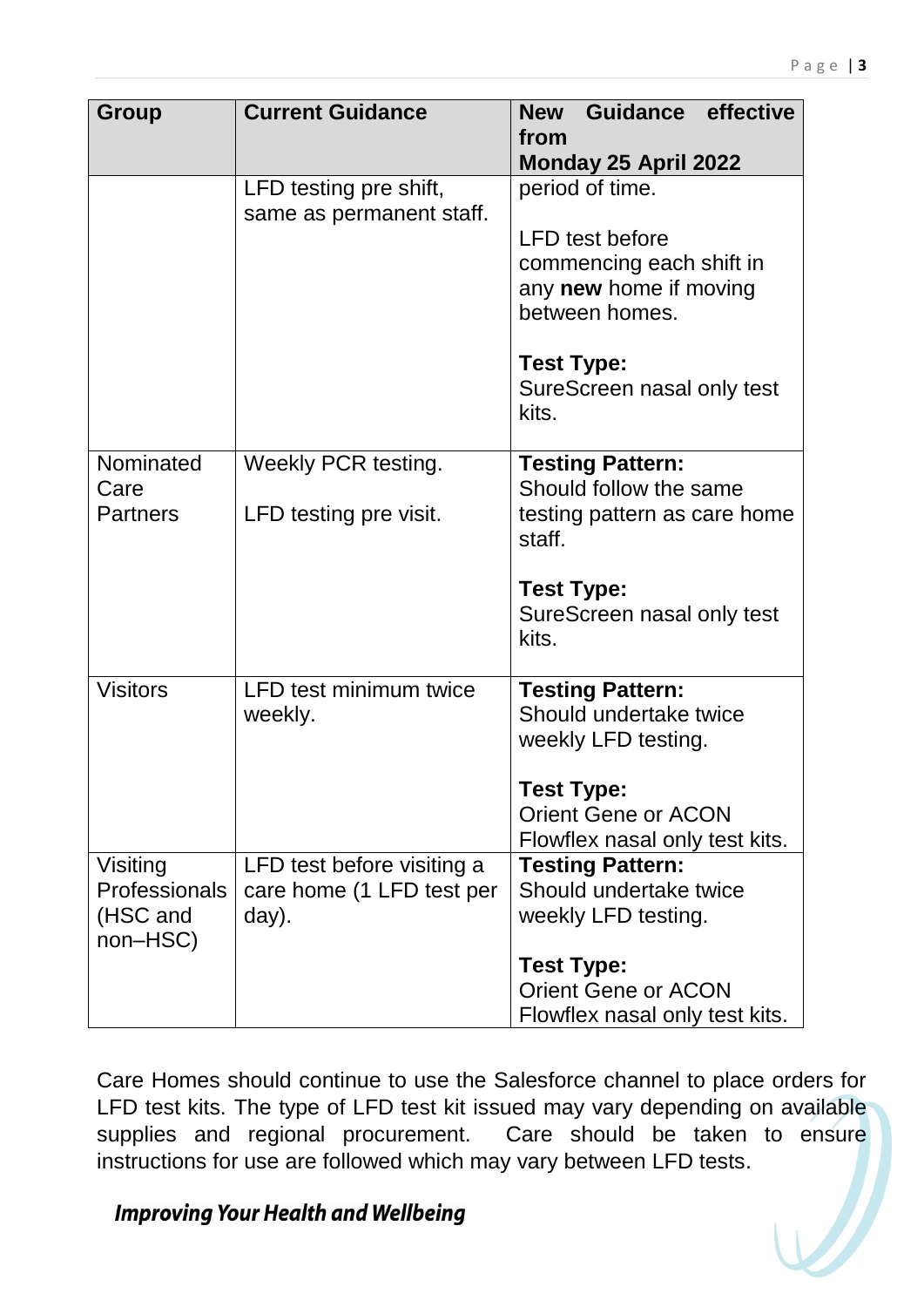# **Symptomatic testing**

Residents with symptoms of COVID-19 should take a lateral flow test at the onset of symptoms (day 0) and take a further LFD test 48 hours later (day 2) if the first test is negative. A PCR test is no longer required.

Staff members who have COVID-19 symptoms should follow the same symptomatic testing protocol as for residents. If symptoms begin at home (offduty), they should not attend work while awaiting both lateral flow test results. If symptoms begin at work, they should inform their line manager and return home as soon as possible.

All positive tests should continue to be notified to the PHA Health Protection Duty Room.

# **Testing in an Outbreak**

The current testing protocol in place for care homes with a suspected or confirmed COVID-19 outbreak will continue to operate. Updated guidance will issue from the PHA next week which will include further information on operational arrangements, frequency and type of testing for care homes with a COVID-19 outbreak.

Whether a care home outbreak is declared or not, the PHA Duty Room will continue to provide advice on what further action to take.

## **Care Home Isolation Guidance**

Where appropriate, testing will continue to be advised and undertaken as needed to support isolation periods for care home residents in specific circumstances. The PHA Care Home Isolation Guidance dated 3 February 2022 is currently under review; this guidance document will updated and reissued to care home providers in due course.

If you have any queries in relation to the content of this communication please contact [Trudy.Brown@hscni.net](mailto:Trudy.Brown@hscni.net) or [Wendy.thornton@hscni.net](mailto:Wendy.thornton@hscni.net)